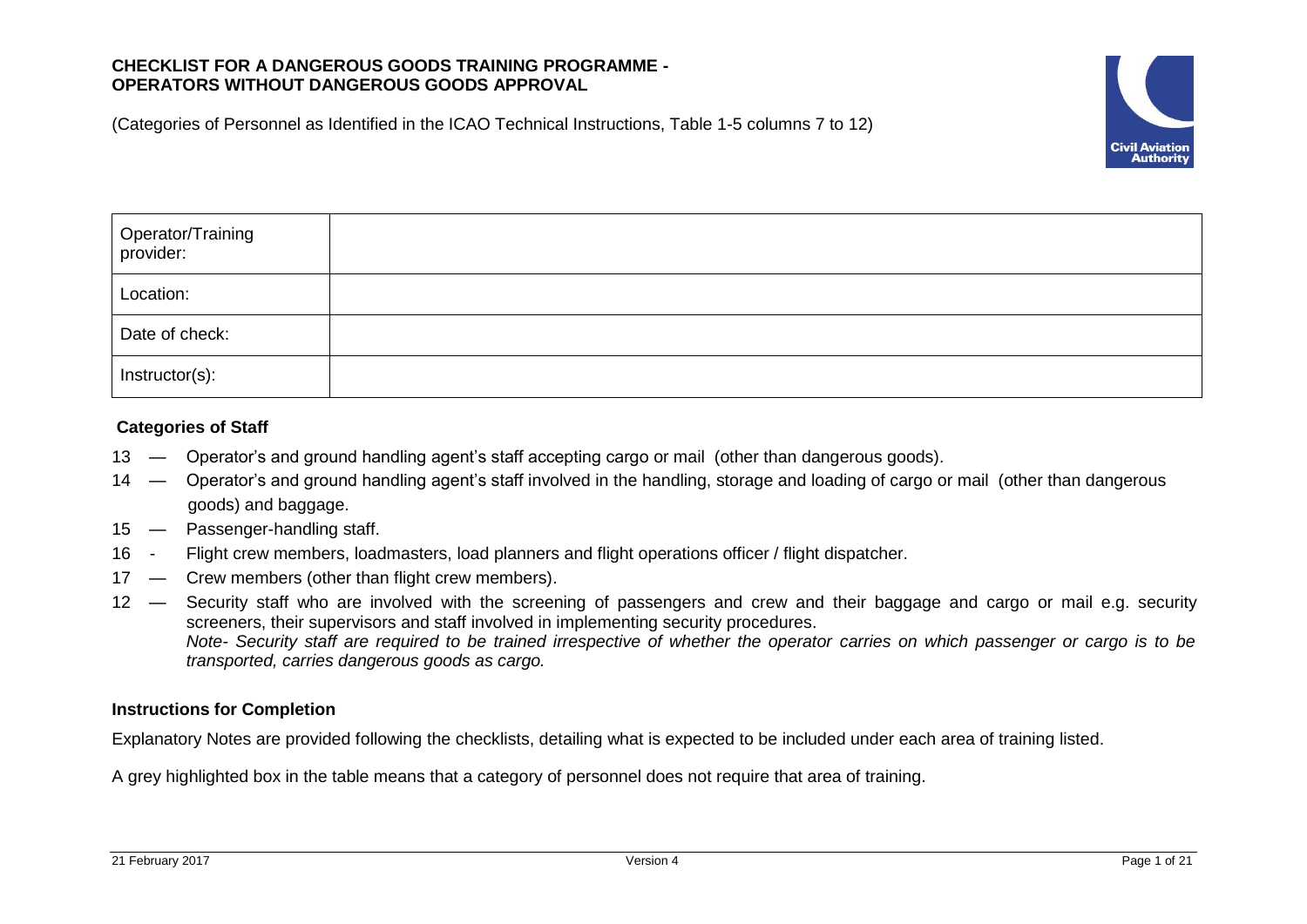On the following checklist, a tick should be entered for each element of training found to be compliant, against the applicable category of personnel. If it is necessary to record an observation or finding, an 'x' should be entered against the applicable category of personnel with explanatory comments recorded in the 'Comments' column. Part C1 of this checklist should be completed to record whether or not the training programme is compliant.

| Ref            | <b>Areas of Training</b>                                                                                 | <b>Category of Personnel</b> |    |    |    |    |    | <b>Comments</b> |
|----------------|----------------------------------------------------------------------------------------------------------|------------------------------|----|----|----|----|----|-----------------|
|                |                                                                                                          | 13                           | 14 | 15 | 16 | 17 | 12 |                 |
| A <sub>1</sub> | Is the training programme identified and<br>described within a controlled document?                      |                              |    |    |    |    |    |                 |
| A2             | Are initial and recurrent training policies<br>identified and described within a controlled<br>document? |                              |    |    |    |    |    |                 |
| A3             | Are the training objectives specified and<br>imparted to students?                                       |                              |    |    |    |    |    |                 |
| A4             | Does it include the operator's own procedures<br>and policies?                                           |                              |    |    |    |    |    |                 |
| A <sub>5</sub> | Does it include a test to verify understanding?                                                          |                              |    |    |    |    |    |                 |
| A <sub>6</sub> | Are there training records?                                                                              |                              |    |    |    |    |    |                 |
| <b>B1</b>      | <b>General philosophy</b>                                                                                |                              |    |    |    |    |    |                 |
| B1.1           | General principles.                                                                                      |                              |    |    |    |    |    |                 |
| B1.2           | References to specific dangerous goods<br>accidents or incidents.                                        |                              |    |    |    |    |    |                 |
| B1.3           | References to law and source documents.                                                                  |                              |    |    |    |    |    |                 |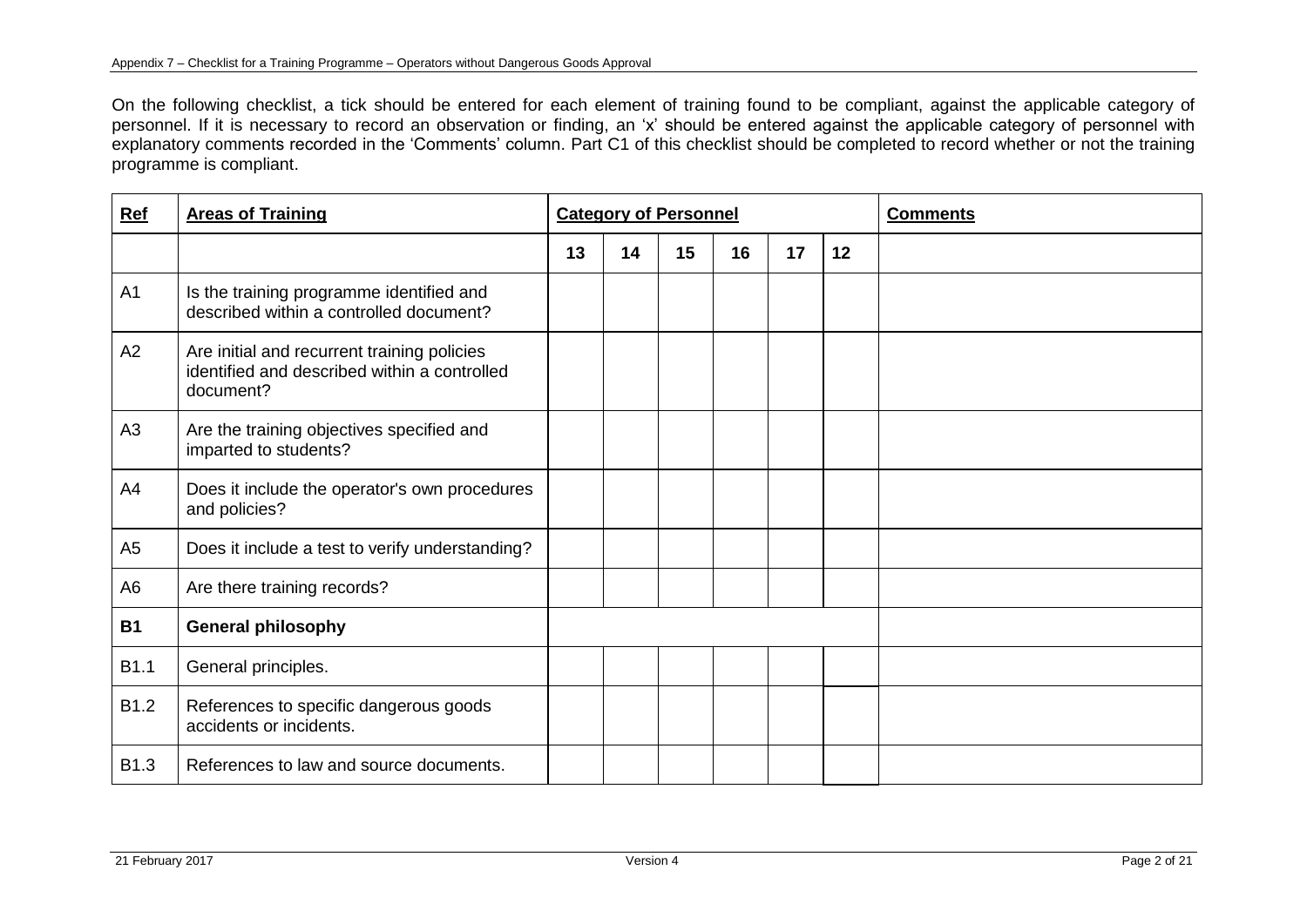| Ref              | <b>Areas of Training</b>                                      | <b>Category of Personnel</b> |    |    |    |    | <b>Comments</b> |  |
|------------------|---------------------------------------------------------------|------------------------------|----|----|----|----|-----------------|--|
|                  |                                                               | 13                           | 14 | 15 | 16 | 17 | 12              |  |
| <b>B2</b>        | <b>Limitations</b>                                            |                              |    |    |    |    |                 |  |
| <b>B2.1</b>      | Need for approval to carry dangerous goods.                   |                              |    |    |    |    |                 |  |
| <b>B2.2</b>      | Medical aid for patients.                                     |                              |    |    |    |    |                 |  |
| <b>B2.3</b>      | Veterinary aid for animals.                                   |                              |    |    |    |    |                 |  |
| <b>B2.4</b>      | Dangerous goods carried under State<br>approval or exemption. |                              |    |    |    |    |                 |  |
| B <sub>2.5</sub> | Airworthiness and operating items.                            |                              |    |    |    |    |                 |  |
| B <sub>2.6</sub> | Dangerous goods in air mail.                                  |                              |    |    |    |    |                 |  |
| <b>B2.7</b>      | Dangerous goods in Excepted and Limited<br>quantities.        |                              |    |    |    |    |                 |  |
| <b>B2.8</b>      | State and operator variations.                                |                              |    |    |    |    |                 |  |
| <b>B2.9</b>      | Excess baggage being sent as cargo                            |                              |    |    |    |    |                 |  |
| <b>B3</b>        | <b>General Requirements for Shippers</b>                      |                              |    |    |    |    |                 |  |
| <b>B4</b>        | <b>Classification</b>                                         |                              |    |    |    |    |                 |  |
| B4.1             | Classes of dangerous goods.                                   |                              |    |    |    |    |                 |  |
| <b>B5</b>        | List of dangerous goods                                       |                              |    |    |    |    |                 |  |
| <b>B5.1</b>      | Table 3-1 and Attachment 1 Chapter 1.                         |                              |    |    |    |    |                 |  |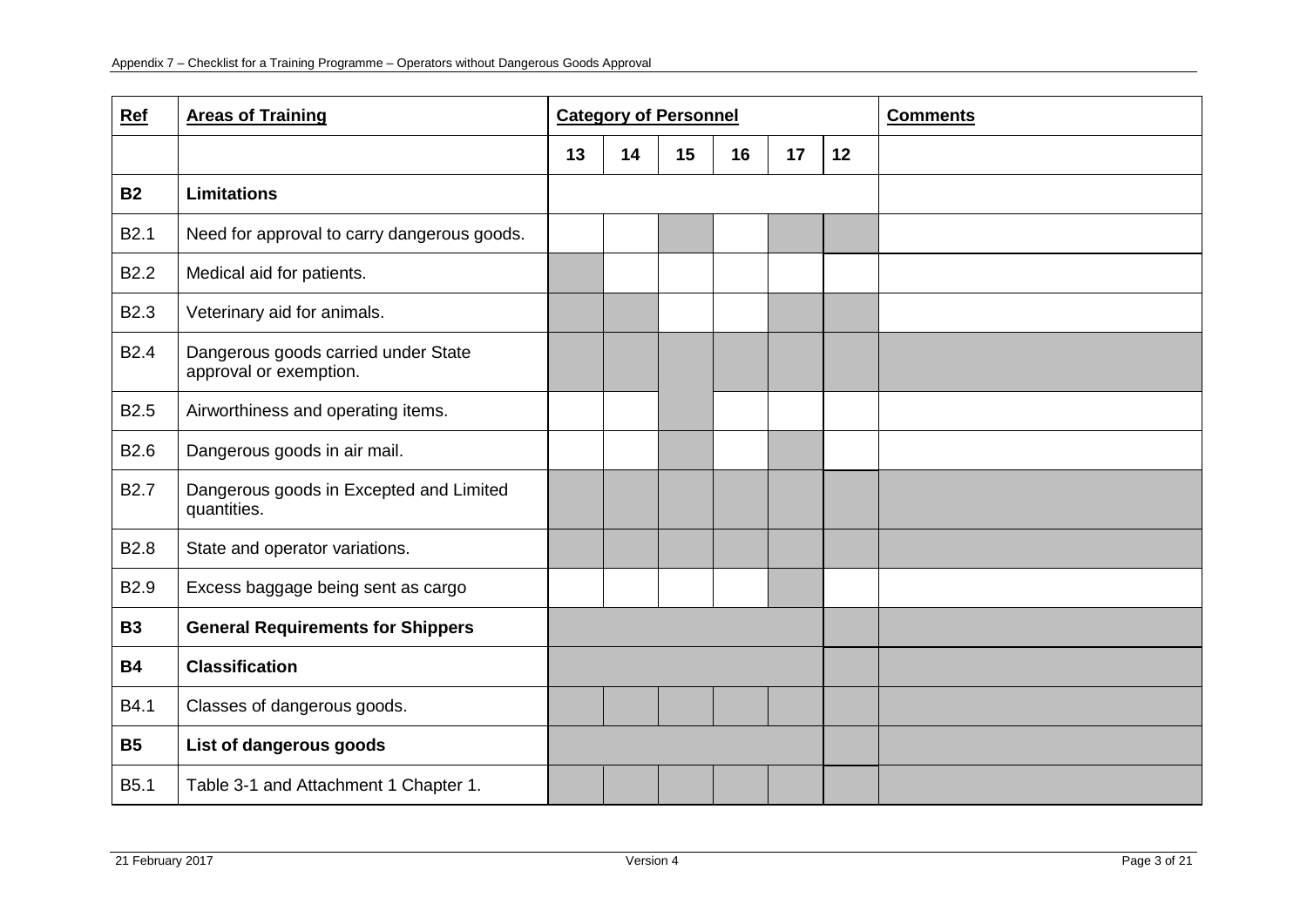| Ref               | <b>Areas of Training</b>                                             | <b>Category of Personnel</b> |    |    |    |    | <b>Comments</b> |  |
|-------------------|----------------------------------------------------------------------|------------------------------|----|----|----|----|-----------------|--|
|                   |                                                                      | 13                           | 14 | 15 | 16 | 17 | 12              |  |
| <b>B6</b>         | <b>Packing Requirements</b>                                          |                              |    |    |    |    |                 |  |
| <b>B7</b>         | <b>Labelling and Marking</b>                                         |                              |    |    |    |    |                 |  |
| B7.1              | Markings on packages.                                                |                              |    |    |    |    |                 |  |
| B7.2              | Labels on packages.                                                  |                              |    |    |    |    |                 |  |
| <b>B7.3</b>       | Requirement for the replacement of labels.                           |                              |    |    |    |    |                 |  |
| <b>B8</b>         | Dangerous goods transport document and<br>other relevant documents   |                              |    |    |    |    |                 |  |
| B8.1              | Dangerous goods transport document and<br>other relevant documents.  |                              |    |    |    |    |                 |  |
| <b>B9</b>         | <b>Acceptance Procedures</b>                                         |                              |    |    |    |    |                 |  |
| <b>B10</b>        | <b>Recognition of undeclared dangerous</b><br>goods                  |                              |    |    |    |    |                 |  |
| B <sub>10.1</sub> | Awareness of hidden or undeclared<br>dangerous goods.                |                              |    |    |    |    |                 |  |
| B10.2             | Awareness of consumer warning labels.                                |                              |    |    |    |    |                 |  |
| B10.3             | Recognition of undeclared dangerous goods<br>through x-ray screening |                              |    |    |    |    |                 |  |
| <b>B11</b>        | <b>Storage and loading procedures</b>                                |                              |    |    |    |    |                 |  |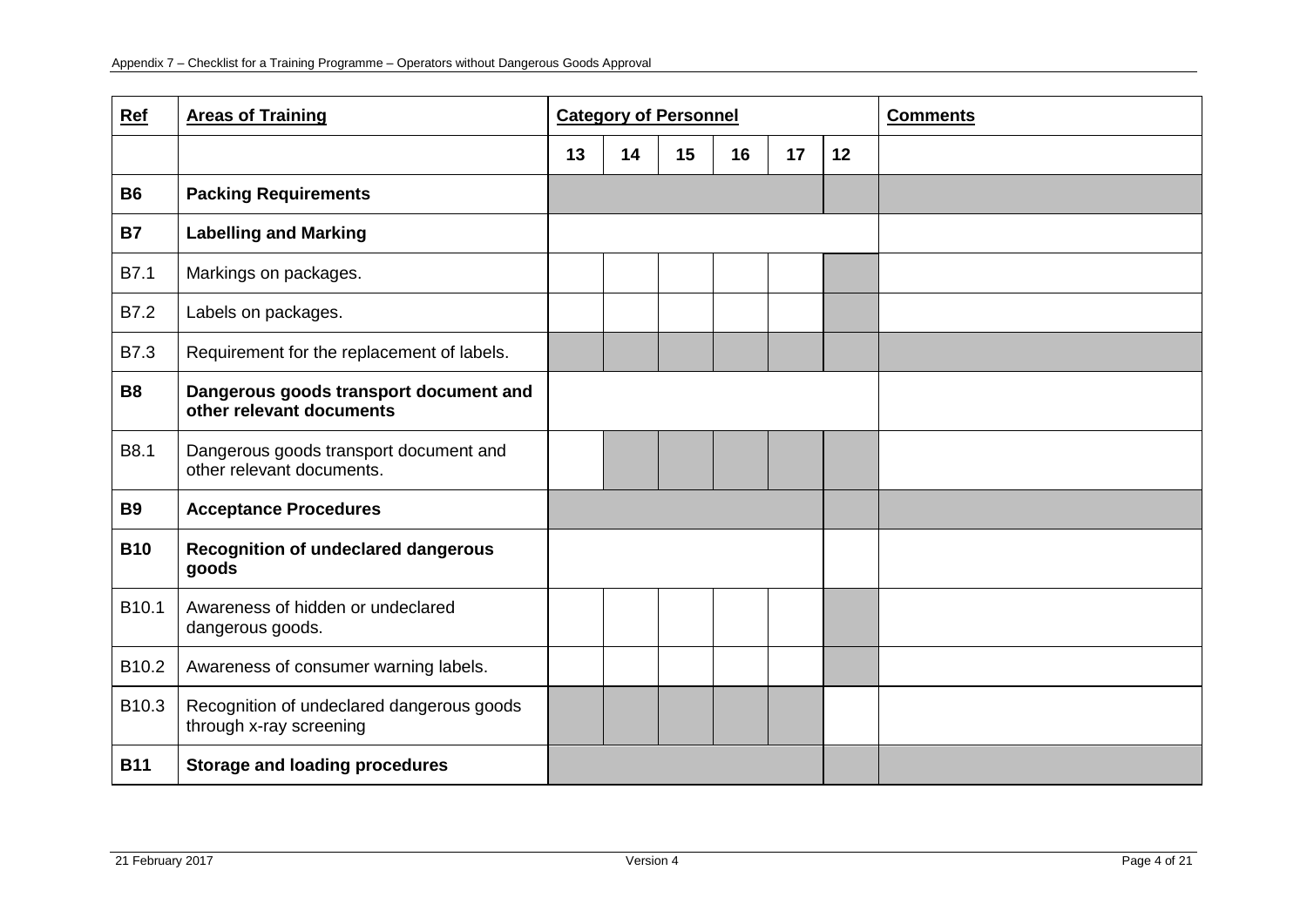| Ref        | <b>Areas of Training</b>                                                                |    | <b>Category of Personnel</b> |    |    |    | <b>Comments</b> |  |
|------------|-----------------------------------------------------------------------------------------|----|------------------------------|----|----|----|-----------------|--|
|            |                                                                                         | 13 | 14                           | 15 | 16 | 17 | 12              |  |
| B11.1      | Prohibition of dangerous goods in passenger<br>cabin and on flight deck.                |    |                              |    |    |    |                 |  |
| B11.2      | Segregation and separation.                                                             |    |                              |    |    |    |                 |  |
| B11.3      | Compliance with handling labels.                                                        |    |                              |    |    |    |                 |  |
| B11.4      | Accessibility of cargo aircraft only packages.                                          |    |                              |    |    |    |                 |  |
| B11.5      | Securing to prevent movement and damage.                                                |    |                              |    |    |    |                 |  |
| B11.6      | Dealing with damaged packages on the<br>aircraft / decontamination before/after flight. |    |                              |    |    |    |                 |  |
| B11.7      | <b>Identification of Unit Load Devices.</b>                                             |    |                              |    |    |    |                 |  |
| B11.8      | Loading of magnetised material and dry ice.                                             |    |                              |    |    |    |                 |  |
| B11.9      | Inspections before loading and after<br>unloading.                                      |    |                              |    |    |    |                 |  |
| <b>B12</b> | <b>Pilots' notification</b>                                                             |    |                              |    |    |    |                 |  |
| B12.1      | Requirement for a NOTOC.                                                                |    |                              |    |    |    |                 |  |
| B12.2      | Understanding and interpreting the NOTOC.                                               |    |                              |    |    |    |                 |  |
| B12.3      | Accessibility of NOTOC.                                                                 |    |                              |    |    |    |                 |  |
| <b>B13</b> | Provisions for passengers and crew                                                      |    |                              |    |    |    |                 |  |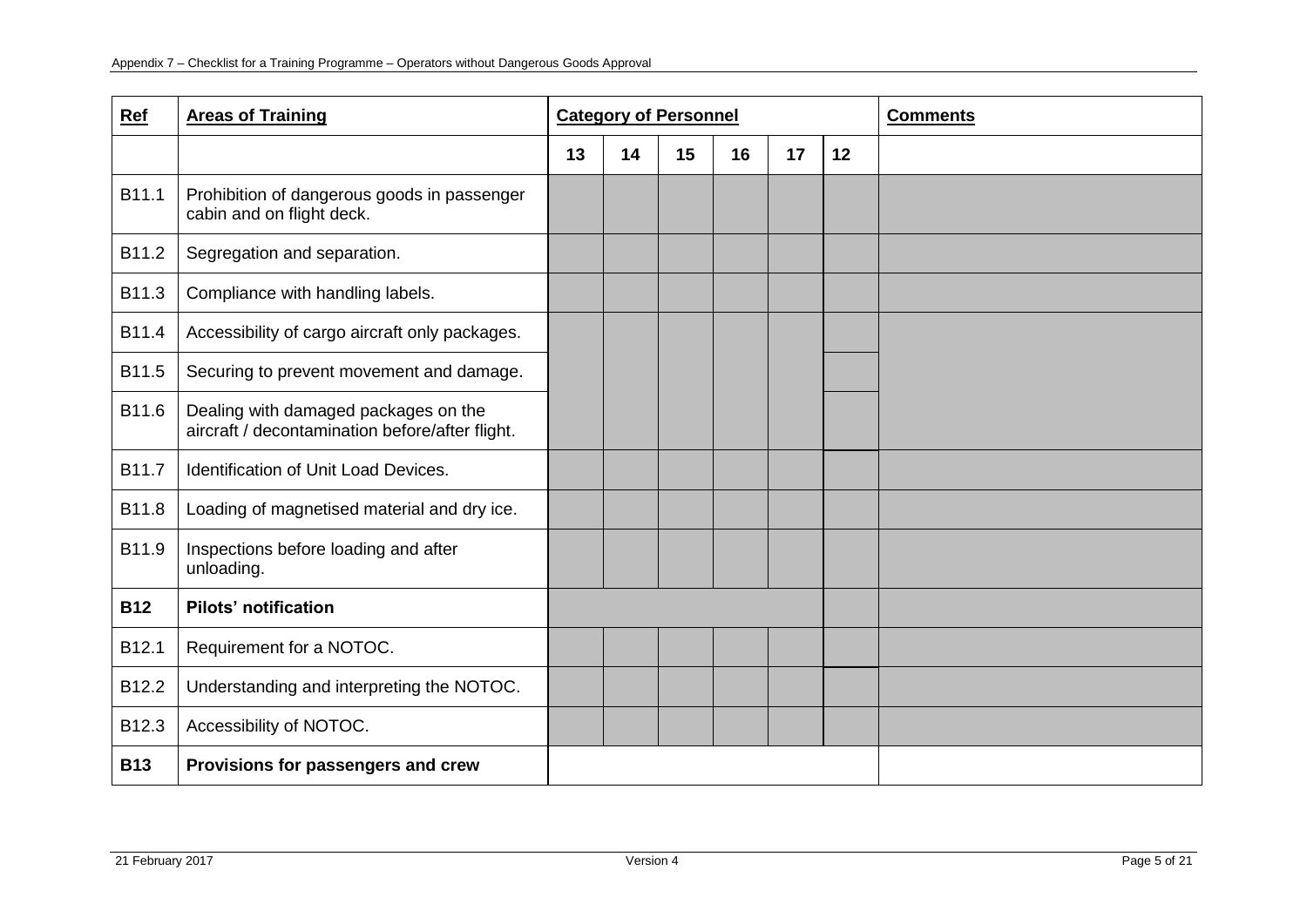| <b>Ref</b> | <b>Areas of Training</b>                                                                 | <b>Category of Personnel</b> |    |    |    |    | <b>Comments</b> |  |
|------------|------------------------------------------------------------------------------------------|------------------------------|----|----|----|----|-----------------|--|
|            |                                                                                          | 13                           | 14 | 15 | 16 | 17 | 12              |  |
| B13.1      | What passengers and crew are permitted to<br>carry.                                      |                              |    |    |    |    |                 |  |
| B13.2      | Recognition of dangerous goods forbidden for<br>carriage by passengers or crew.          |                              |    |    |    |    |                 |  |
| <b>B14</b> | <b>Emergency procedures</b>                                                              |                              |    |    |    |    |                 |  |
| B14.1      | Actions to be taken in the event of<br>incidents/accidents.                              |                              |    |    |    |    |                 |  |
| B14.2      | Information to be provided by the<br>pilot-in-command in case of in-flight<br>emergency. |                              |    |    |    |    |                 |  |
| B14.3      | Reporting of dangerous goods incidents and<br>accidents.                                 |                              |    |    |    |    |                 |  |
| B14.4      | Reporting of undeclared/mis-declared<br>dangerous goods.                                 |                              |    |    |    |    |                 |  |
| B14.5      | Reporting of dangerous goods occurrences                                                 |                              |    |    |    |    |                 |  |
| B14.6      | Reporting of forbidden goods carried by<br>passengers and crew.                          |                              |    |    |    |    |                 |  |
| <b>B15</b> | Radioactive material (if carried)                                                        |                              |    |    |    |    |                 |  |
| B15.1      | General philosophy.                                                                      |                              |    |    |    |    |                 |  |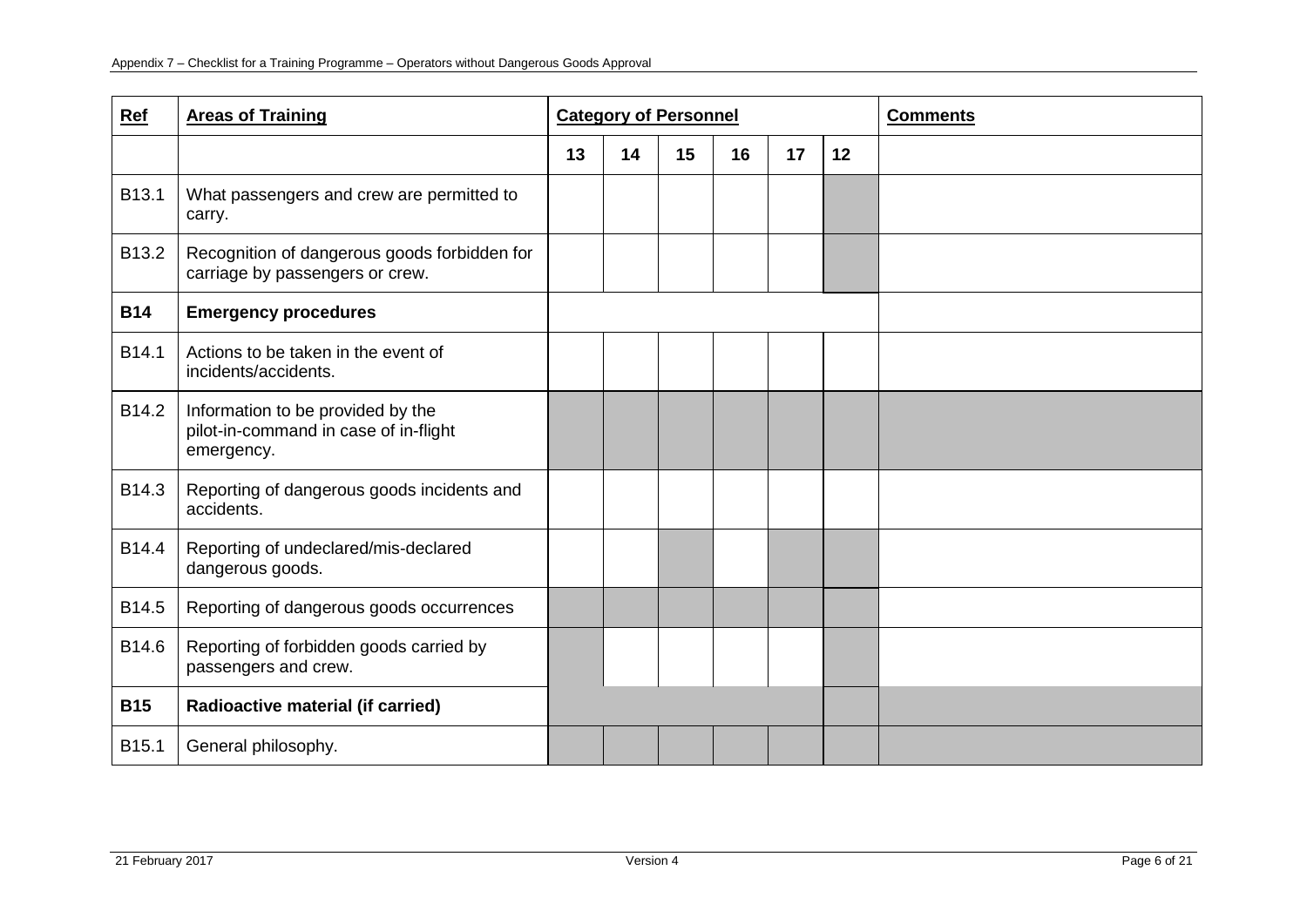| Ref            | <b>Areas of Training</b>                                             | <b>Category of Personnel</b> |    |    |    |    |    | <b>Comments</b> |  |  |
|----------------|----------------------------------------------------------------------|------------------------------|----|----|----|----|----|-----------------|--|--|
|                |                                                                      | 13                           | 14 | 15 | 16 | 17 | 12 |                 |  |  |
| B15.2          | Handling (including stowage and loading of<br>radioactive material). |                              |    |    |    |    |    |                 |  |  |
| C <sub>1</sub> | Test to verify understanding                                         |                              |    |    |    |    |    |                 |  |  |
| C1.1           | Do the questions verify understanding of the<br>following aspects?:  |                              |    |    |    |    |    |                 |  |  |
|                | <b>Aspect</b>                                                        | <b>Question number(s)</b>    |    |    |    |    |    |                 |  |  |
|                | General Philosophy                                                   |                              |    |    |    |    |    |                 |  |  |
|                | Limitations                                                          |                              |    |    |    |    |    |                 |  |  |
|                | Labelling and marking                                                |                              |    |    |    |    |    |                 |  |  |
|                | Dangerous goods transport document and<br>other relevant documents   |                              |    |    |    |    |    |                 |  |  |
|                | Recognition of undeclared dangerous goods                            |                              |    |    |    |    |    |                 |  |  |
|                | Provisions for passengers and crew                                   |                              |    |    |    |    |    |                 |  |  |
|                | <b>Emergency Procedures</b>                                          |                              |    |    |    |    |    |                 |  |  |
| C1.2           | Duration appropriate to level of questions                           |                              |    |    |    |    |    |                 |  |  |
| C1.3           | <b>Test conditions</b>                                               |                              |    |    |    |    |    |                 |  |  |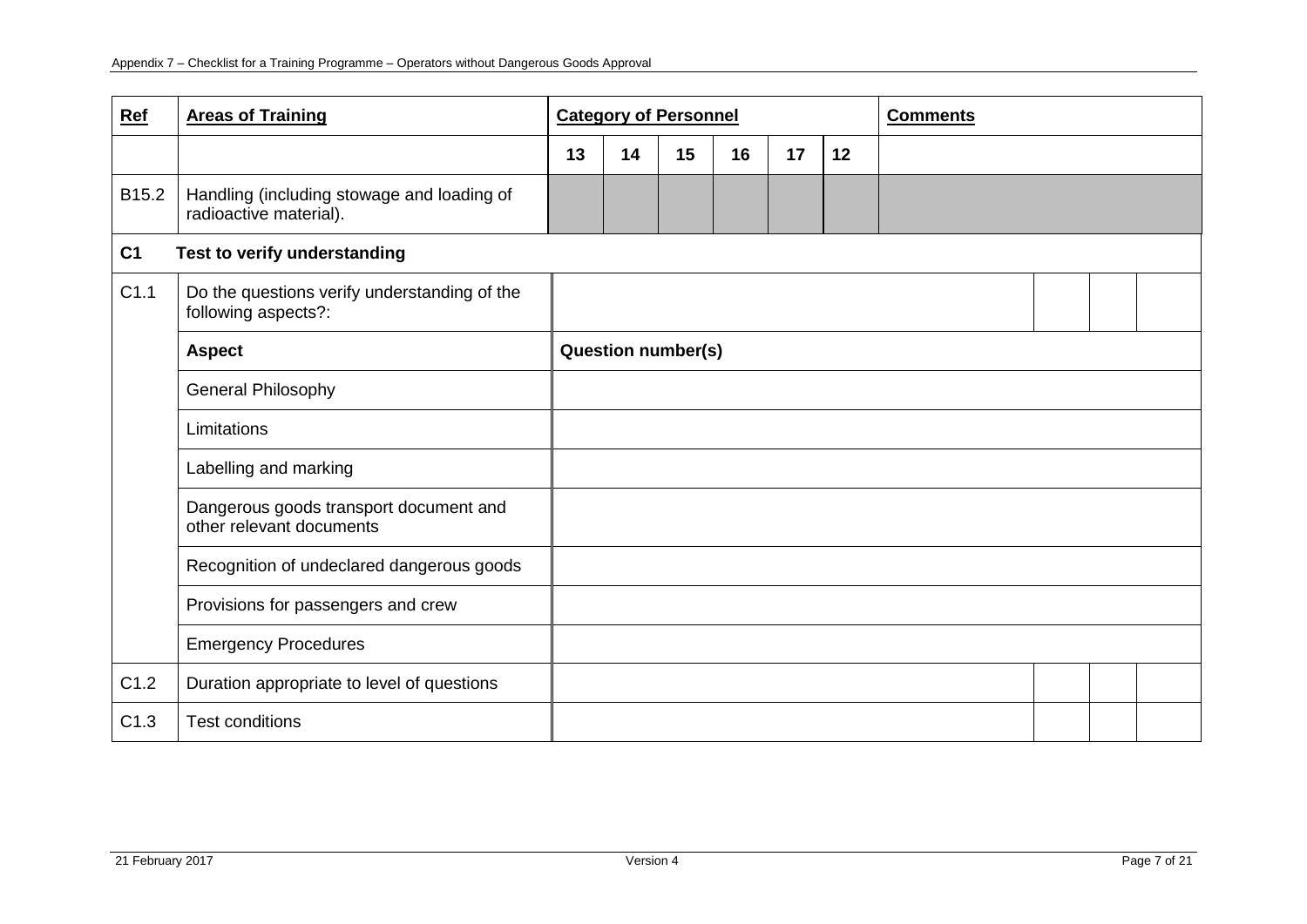| $\mathbf{C}$ | <b>FINDINGS</b> |                               |  |  |  |  |  |  |  |  |
|--------------|-----------------|-------------------------------|--|--|--|--|--|--|--|--|
| $Ref$        | <b>Finding</b>  | Timescale for remedial action |  |  |  |  |  |  |  |  |
|              |                 |                               |  |  |  |  |  |  |  |  |
|              |                 |                               |  |  |  |  |  |  |  |  |
|              |                 |                               |  |  |  |  |  |  |  |  |
|              |                 |                               |  |  |  |  |  |  |  |  |
|              |                 |                               |  |  |  |  |  |  |  |  |
|              |                 |                               |  |  |  |  |  |  |  |  |
|              |                 |                               |  |  |  |  |  |  |  |  |
|              |                 |                               |  |  |  |  |  |  |  |  |
|              |                 |                               |  |  |  |  |  |  |  |  |

The training programme:

does does not  $\Box$  for the reasons shown in C

appear to comply with the requirements of the Technical Instructions.

| Signed:   |  |
|-----------|--|
| Name:     |  |
| Position: |  |
|           |  |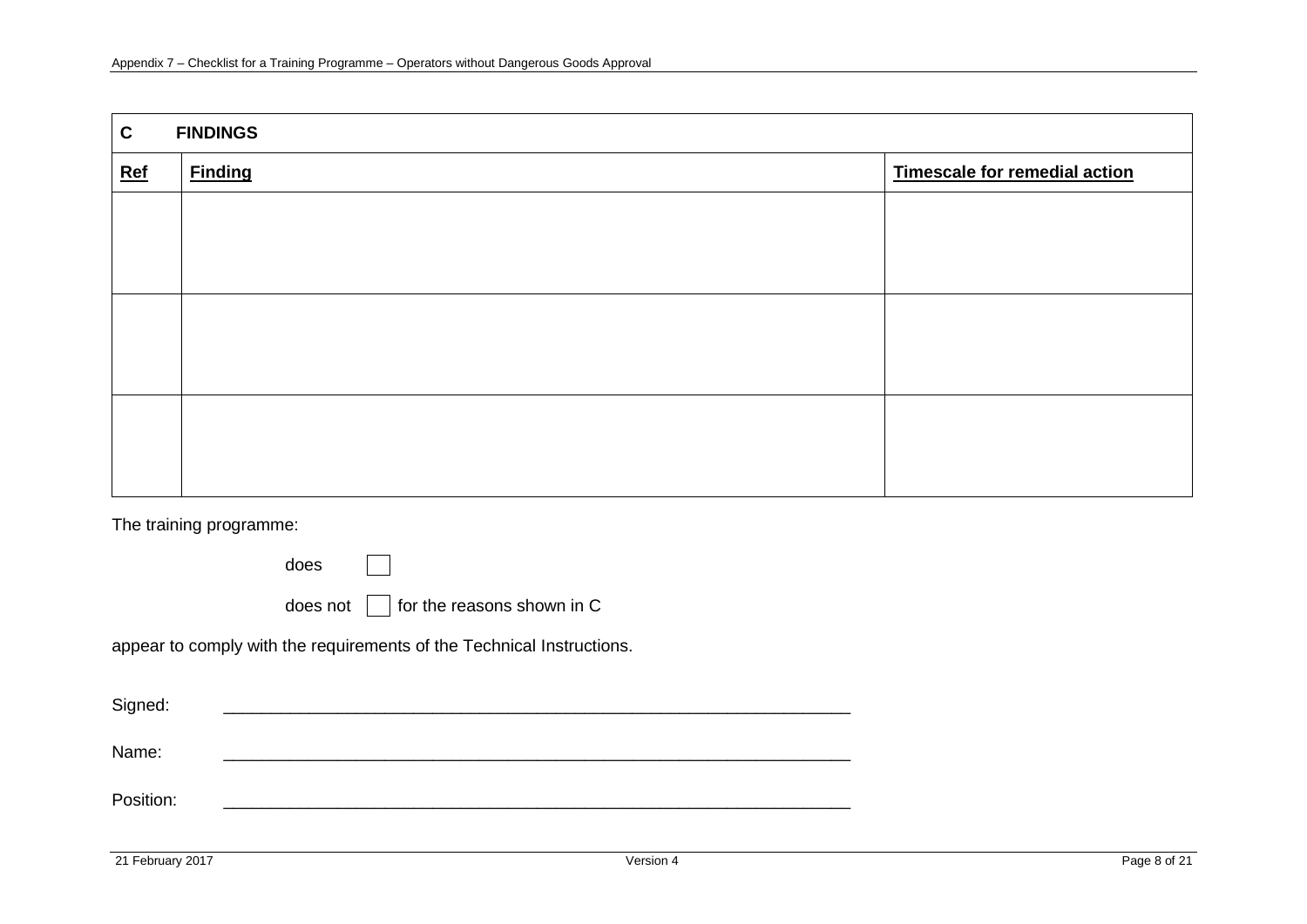## **Explanations for checklist for a training programme for operators without dangerous goods approval**

*Note: This checklist is intended to provide guidance to States. It can also be used to develop training programmes, but where the word "should" is used, this indicates aspects which are expected to be incorporated in the training programme.*

## **Ref Explanation**

### A1 **Is the training programme identified and described within a controlled document?**

It is a requirement of the Technical Instructions that Training programmes of the operator are subject to approval by the State of the Operator. Consequently it is necessary for the programme which has been approved to be specifically identified and described.

The check should confirm the above.

### A2 **Are initial and recurrent training policies identified and described within a controlled document?**

Initial training must be provided or verified upon the employment of a person in a position involving the transport of dangerous goods. Recurrent training is a mandatory requirement. The Technical Instructions prescribe that recurrent training be given at intervals of no longer than two years. However, if recurrent training is completed within the final three months of validity of previous training, the period of validity extends from the month on which the recurrent training was completed until 24 months from the expiry month of that previous training.

The check should confirm that policies for initial and recurrent training are identified and described within a controlled document and that recurrent training is given at the required periods; this can be checked against the training records, although it is better to ask staff the question and then check the records for confirmation.

## A3 **Are the training objectives specified and imparted to students?**

It is important that training objectives are specified in the training material and are imparted to students prior to the commencement of training.

The check should confirm the above.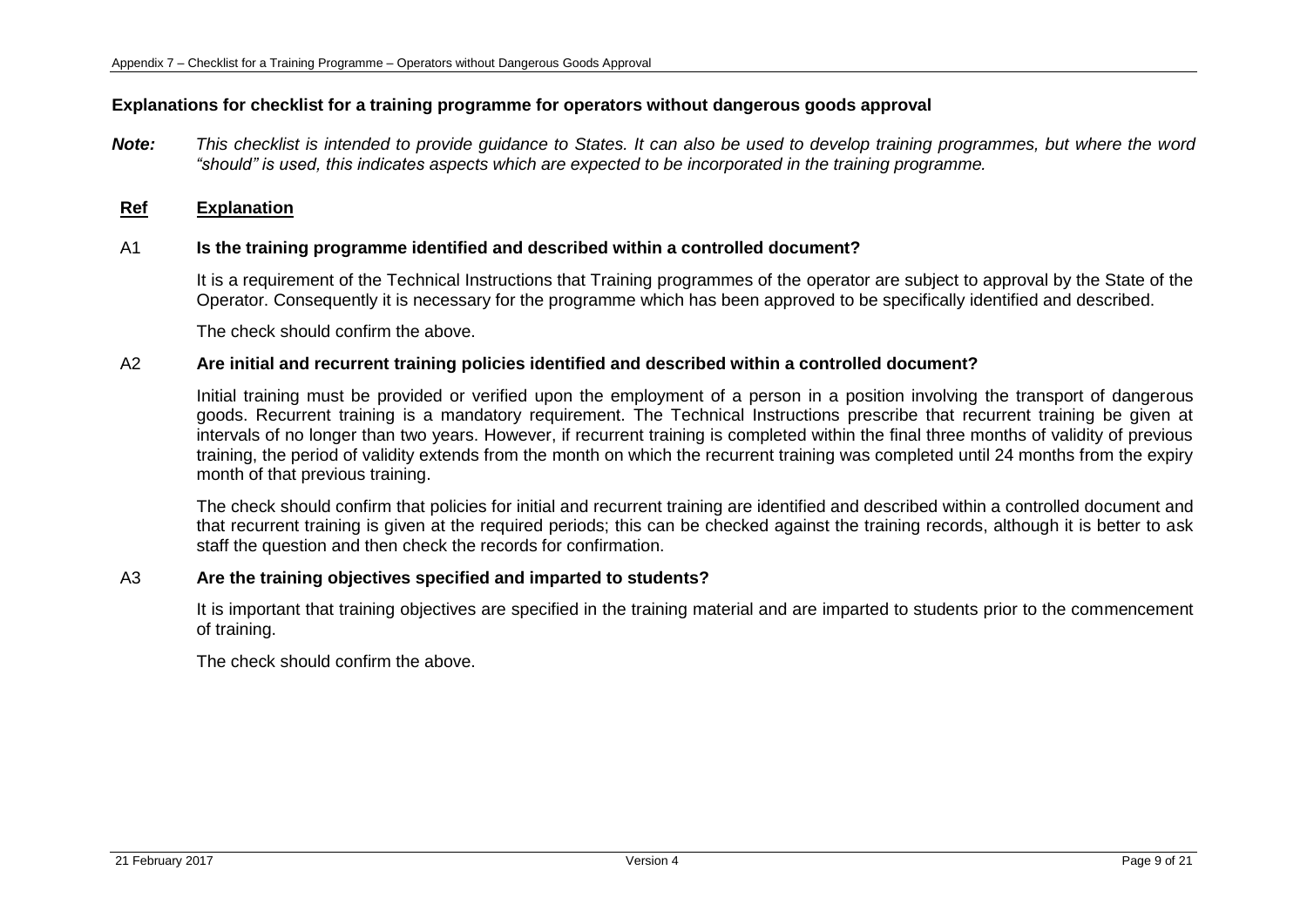### A4 **Does it include the operator's own procedures and policies?**

No matter what base document has been used to develop the training, there are a number of areas where the procedures and policies of the operator may need to be made specific, since they can vary depending on the type, size, etc. of the operation. These procedures and policies are likely to be in the areas of passengers' baggage (where there are a number of references to "with the approval of the operator"), actions in the event of an in-flight emergency, reporting of dangerous goods accidents and incidents and reporting of undeclared dangerous goods. The training should point out any specific or different procedures or policies.

# A5 **Does it include a test to verify understanding?**

A test is a mandatory requirement.

This check does not require evaluation of the test (see C1), only confirmation that one exists.

### A6 **Are there training records?**

Having and keeping training records is a mandatory requirement. Such records must include the information shown in Part 1; 4.2.5 of the Technical Instructions and be kept for 36 months.

The check should confirm the above.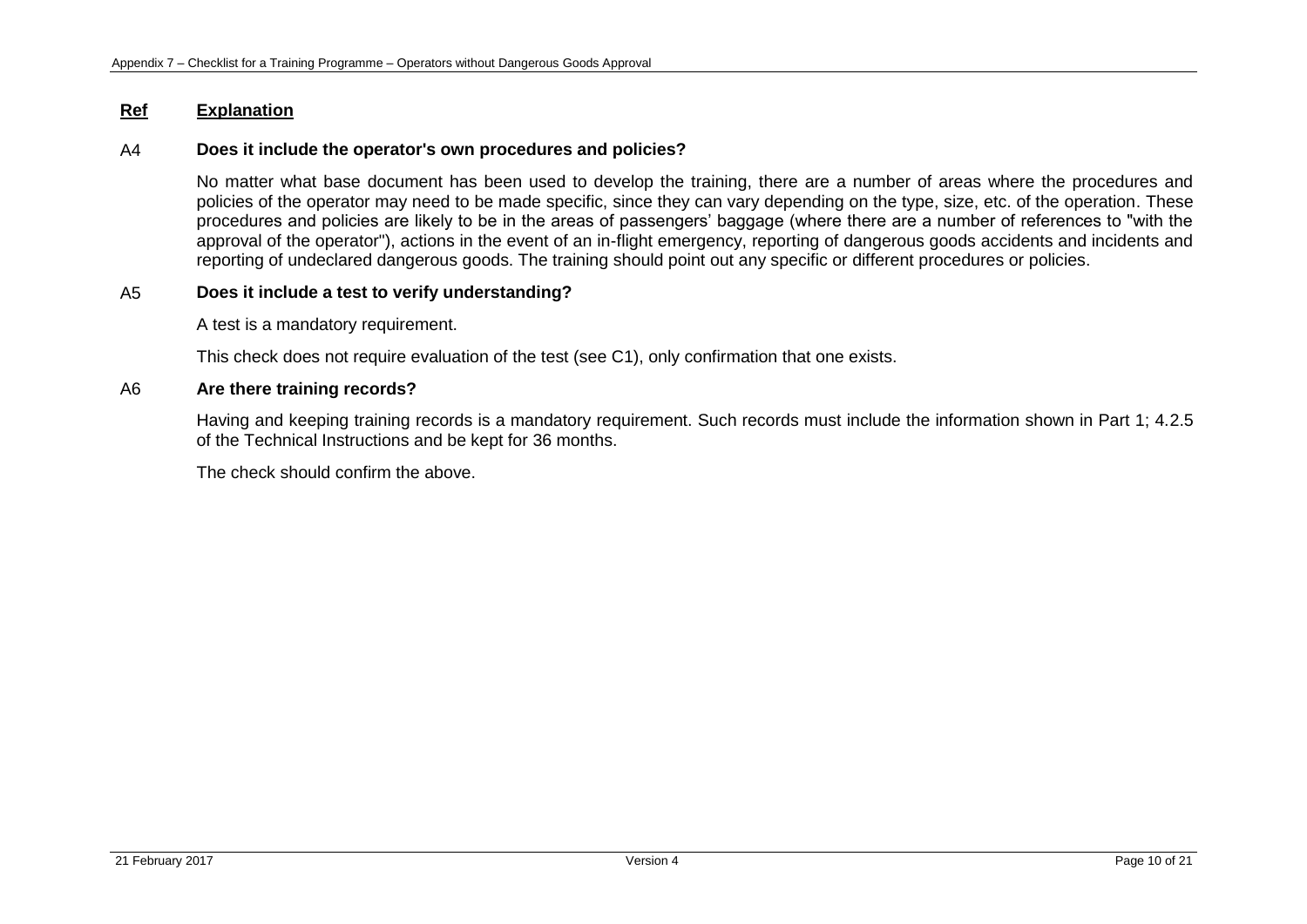### **B1 General philosophy**

### B1.1 **General principles**

Dangerous goods are articles or substances which are capable of posing a risk to health, safety, property or the environment and are assigned to one of nine Classes.

The ICAO Technical Instructions include procedures and requirements that aim to ensure that dangerous goods can be carried safely by air. They try to ensure that even should an incident occur it cannot lead to an accident. The risks posed by dangerous goods are mitigated by the following:

- Some dangerous goods are identified as too dangerous ever to be carried on any aircraft.
- Specific packaging is required, and for larger quantities of dangerous goods rigorous package performance tests are mandated.
- Marking, labelling and documentation ensures that all personnel are aware of the presence of dangerous goods in cargo, mail or stores.
- Acceptance checks aim to ensure that shippers have correctly prepared consignments.
- Requirements apply to the loading and stowage of dangerous goods aimed at ensuring they do not pose a hazard during flight.
- Dangerous goods in cargo must not be loaded within a passenger cabin occupied by passengers or on the flight deck.
- Passengers and crew may only carry specific, low-hazard dangerous goods.

The check should verify that the training explains the above information.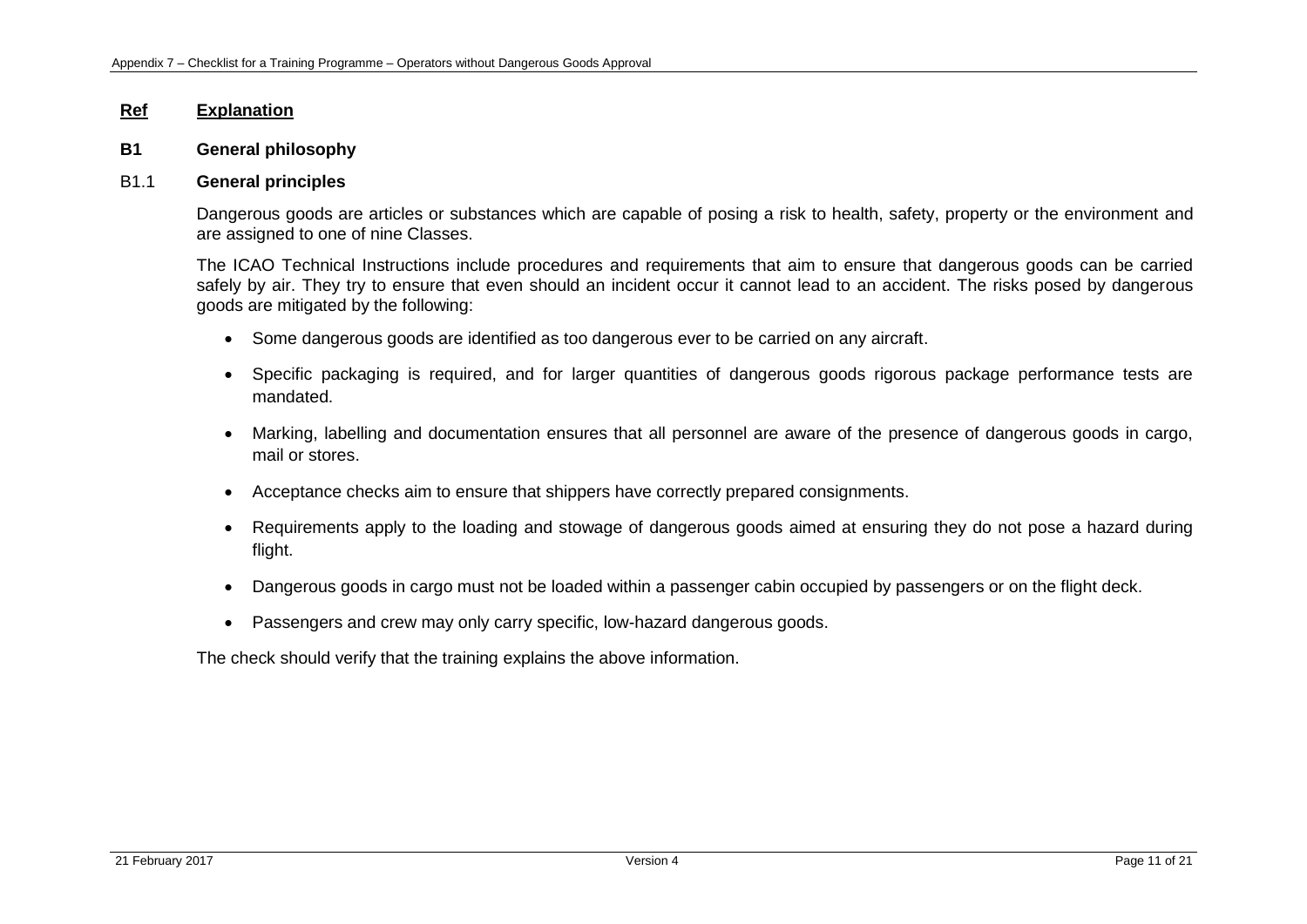## B1.2 **Reference to specific dangerous goods accidents or incidents**

It is important that candidates gain understanding of the possible consequences of failing to comply with the ICAO Technical Instructions. Reference to specific dangerous goods accidents, supplemented by reference to dangerous goods incidents, can aid such understanding.

The check should verify that the training describes a dangerous goods accident or incident that is relevant to the personnel receiving the training.

### B1.3 **Reference to law and source documents**

The check is only to confirm that there are references made to national legislation, the Technical Instructions and any other reference material used (e.g. the IATA Dangerous Goods Regulations).

### **B2 Limitations**

## B2.1 **Need for approval to carry dangerous goods**

Operators must hold an approval before they can carry dangerous goods as cargo. Training should explain that this requirement exists and that no dangerous goods may be carried as cargo without such an approval, including aircraft spares which are dangerous goods (e.g. AOG spares).

The check should confirm that the training provides the above information; and that it is made clear whether the operator holds such an approval.

### B2.2 **Medical aid for patients**

The Technical Instructions exclude totally or partly a number of items that can be carried on an aircraft for use by patients.

The check should confirm that the training explains the conditions which apply to the carriage of medical aid for patients.

#### B2.3 **Veterinary aid for animals**

The Technical Instructions exclude totally or partly a number of items that can be carried on an aircraft as veterinary aid for animals (e.g. horses, cattle) when the dangerous goods are under the control of trained personnel.

The check should confirm that the training explains the conditions which apply to the carriage of veterinary aid for animals.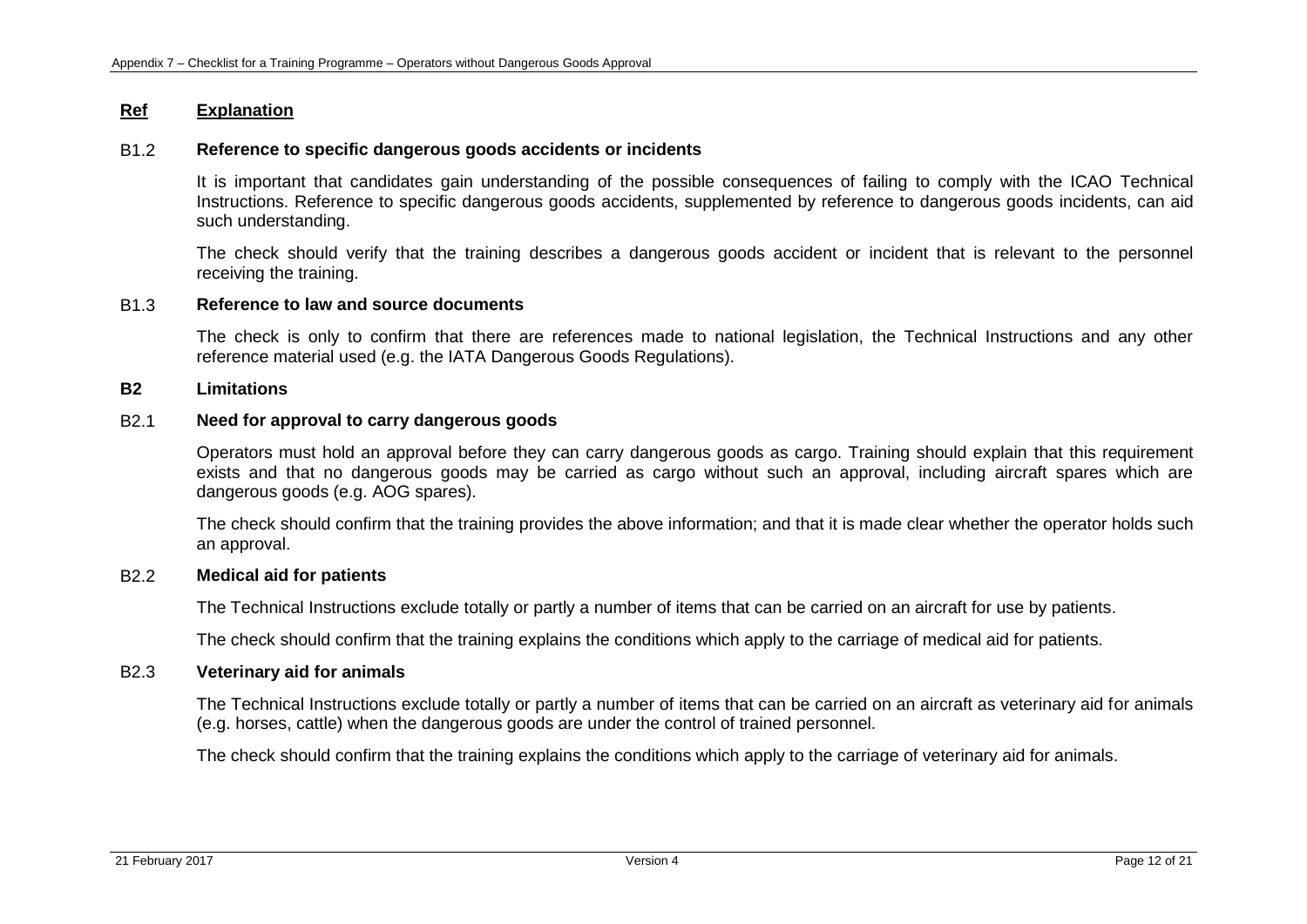## B2.4 **Dangerous goods carried under State approval or exemption**

Not applicable to this checklist.

# B2.5 **Airworthiness and operating items**

A number of airworthiness and operational items are dangerous goods (e.g. chemical oxygen generators, escape slides/rafts, batteries) but when fitted to the aircraft they are not subject to the requirements of the Technical Instructions. Items of dangerous goods which have been removed from aircraft or their replacements must be consigned and accepted for transport in accordance with the Technical Instructions. Also, some dangerous goods (e.g. dry ice, perfume) are allowed to be carried for catering or cabin service supplies.

The check should confirm that the training explains the requirements and that there is the danger such items may be sent undeclared.

B2.6 The Technical Instructions prohibit dangerous goods, other than certain infectious substances (which may be packed in dry ice), very low activity radioactive material and lithium ion and metal batteries contained in equipment meeting Section II provisions, (no more than four cells or two batteries may be mailed in any single package), in air mail. Such dangerous goods are subject to the same requirements had they been offered for carriage as cargo.

The check should confirm that the training explains the requirements and what actions to take if it is suspected that air mail contains prohibited dangerous goods.

## B2.7 **Dangerous goods in Excepted and Limited quantities**

Not applicable to this checklist.

### B2.8 **State and operator variations**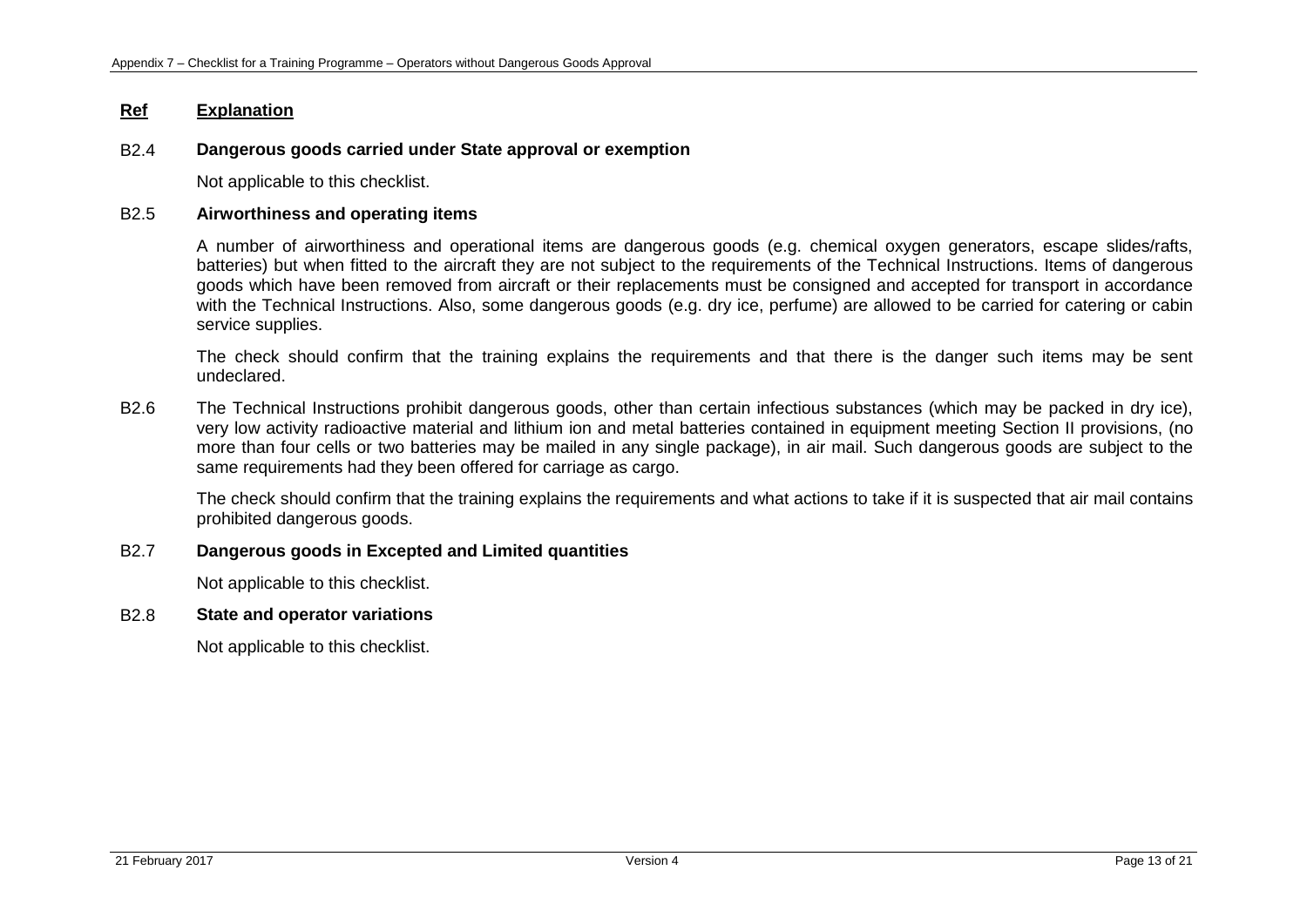### B2.9 **Excess baggage being sent as cargo**

Excess Baggage, i.e. baggage which a passenger has presented to check-in as accompanied checked baggage, but which exceeds the passenger's baggage allowance specified by the operator and which is consequently consigned as cargo in order to be sent to the same destination as the passenger, may contain those dangerous goods permitted to be carried in checked baggage provided the excess baggage is marked with the words "Excess baggage consigned as cargo".

The check should verify that the above is explained

#### **B3 General Requirements for Shippers**

Not applicable to this checklist.

#### **B4 Classification**

Not applicable to this checklist.

# **B5 List of dangerous goods**

Not applicable to this checklist.

### **B6 Packing Requirements**

Not applicable to this checklist.

### **B7 Labelling and Marking**

## B7.1 **Markings on packages**

There are prescribed markings for packages to identify their contents and for other purposes, such as the UN number, proper shipping name, UN specification markings and Limited Quantity markings etc.

The check should confirm that the training includes information on those markings which aid identification of packages containing dangerous goods.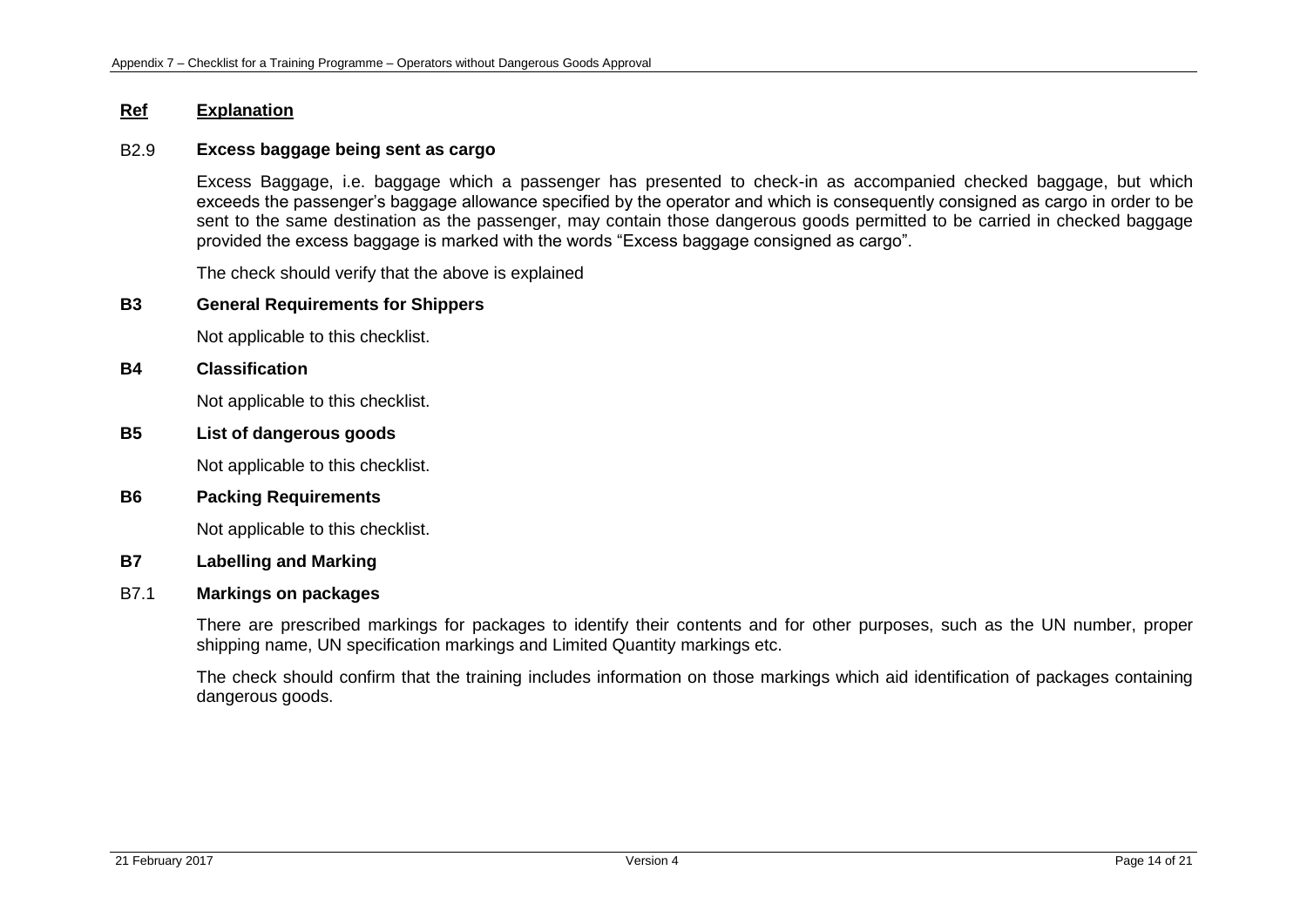### B7.2 **Labels on packages**

Labels are required on packages of dangerous goods both to identify the hazard of the contents (e.g. in the event of leakage from or damage to packages) and to aid handling.

The check should confirm that the training facilitates study of the labels so they can be identified and the classes/divisions recognised.

# B7.3 **Requirement for the replacement of labels**

Not applicable to this checklist.

### **B8 Dangerous goods transport document and other relevant documents**

## B8.1 **Dangerous goods transport document and other relevant documents**

Dangerous goods bearing a hazard label (other than consignments solely of dry ice and some lithium battery consignments) are required to be accompanied by a dangerous goods transport document, commonly known as the 'Shipper's Declaration'.

The check should verify that the training depicts and explains the dangerous goods transport document.

### **B9 Acceptance procedures**

Not applicable to this checklist.

### **B10 Recognition of undeclared dangerous goods**

### B10.1 **Awareness of hidden or undeclared dangerous goods**

Personnel must be aware of the potential for hidden hazards so as to assist in the detection of undeclared dangerous goods. Consequently, they must be alert to indications other than those required for transport that dangerous goods may be present.

The check should confirm that the training includes reference to the "Provisions to aid recognition of undeclared dangerous goods" in the Technical Instructions and examples of visual indications such as product-related images and text on packages.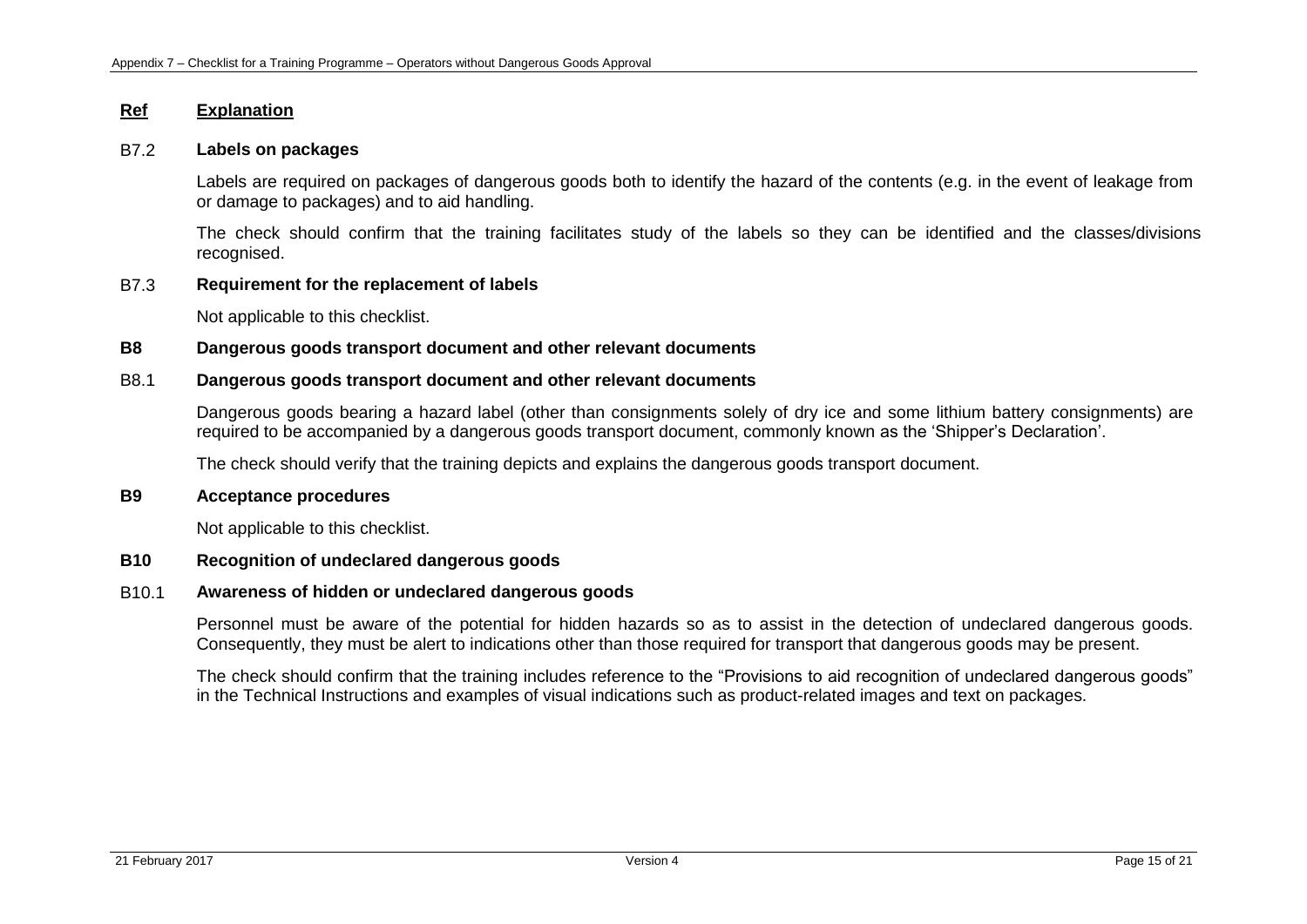### B10.2 **Awareness of consumer warning labels**

Some everyday household items bear consumer warning labels which may or may not indicate they are classified as dangerous goods in air transport.

The check should confirm that the training includes depictions of GHS and any other relevant labelling together with an indication of the likely associated transport classification.

## B10.3 **Recognition of undeclared dangerous goods through x-ray screening**

The primary task of security screeners is the detection of any prohibited article or substance which may be used to commit an act of unlawful interference from being carried out on board an aircraft. However, persons conducting security screening of cargo should be alert to the presence of dangerous goods within packages that are not marked and labelled as dangerous goods and/or not accompanied by a Shipper's Declaration. Items such as aerosols, ammunition, fireworks, gas cylinders, cigarette lighters, wet acid batteries and lithium cells and batteries can be readily identified from x-ray images.

Information provided on an air waybill or marked on a package often indicates that a consignment contains no dangerous goods. In the absence of such annotation by the shipper, should suspicions be raised by the size and shape of the contents of a package, consideration should be given to opening and hand-searching the consignment to verify that no undeclared dangerous goods are present.

Persons screening passengers and baggage should be alert to the presence of dangerous goods which are prohibited for carriage by passengers either on the person, within carry-on or checked baggage.

The check should verify that the above is explained and x-ray images of readily identifiable dangerous goods are shown.

## **B11 Storage and loading procedures**

## B11.1 **Prohibition of dangerous goods in passenger cabin and on flight deck**

Not applicable to this checklist.

## B11.2 **Segregation and separation**

Not applicable to this checklist.

## B11.3 **Compliance with handling labels**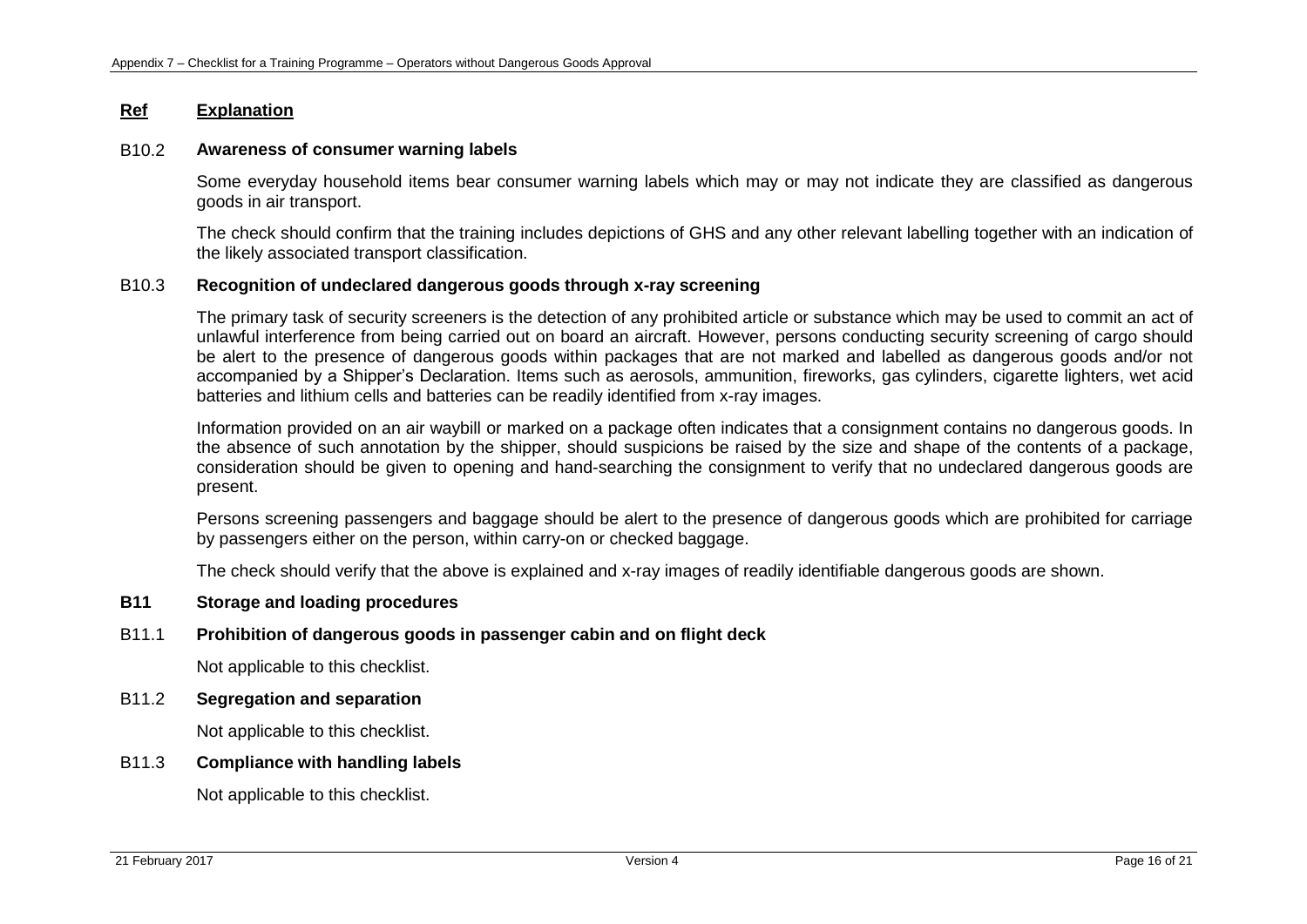- B11.4 **Accessibility of cargo aircraft only packages** Not applicable to this checklist.
- B11.5 **Securing to prevent movement and damage** Not applicable to this checklist.
- B11.6 **Dealing with damaged packages on the aircraft / decontamination before/after flight**  Not applicable to this checklist.
- B11.7 **Identification of Unit Load Devices** Not applicable to this checklist.
- B11.8 **Loading of magnetised material and dry ice** Not applicable to this checklist.
- B11.9 **Inspections before loading and after unloading** Not applicable to this checklist.
- **B12 Pilots' notification**
- B12.1 **Requirement for a NOTOC**

Not applicable to this checklist.

B12.2 **Understanding and interpreting the NOTOC**

Not applicable to this checklist.

# B12.3 **Accessibility of NOTOC**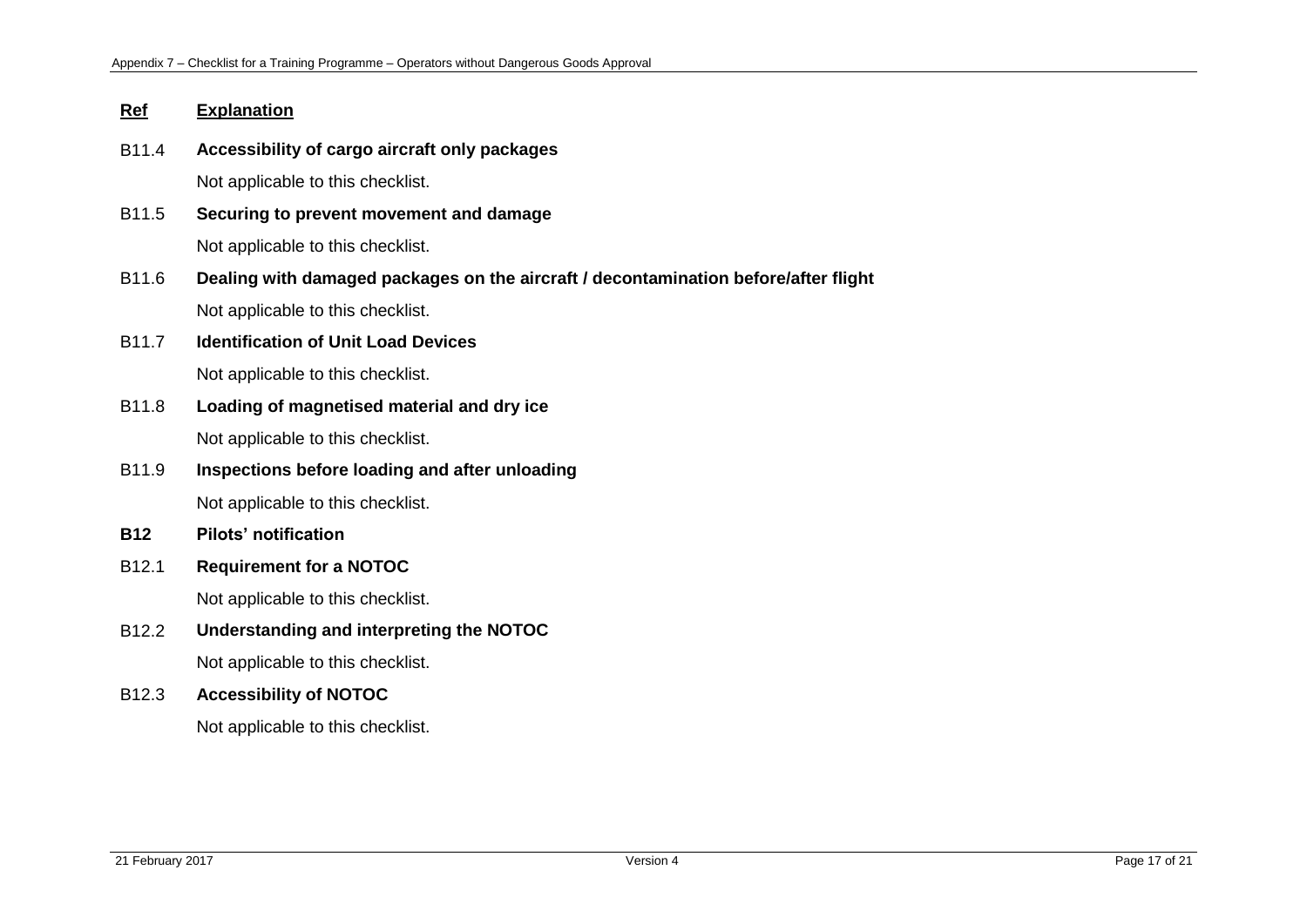#### **B13 Provisions for passengers and crew**

#### B13.1 **What passengers and crew are permitted to carry**

The Technical Instructions forbid the carriage of dangerous goods by passengers and crew with specific exceptions. For those that are permitted, conditions may apply and some may only be carried with the approval of the operator.

Should it be necessary to transfer carry-on baggage to the hold (e.g. due to the size of the baggage preventing proper stowage in the cabin), it is necessary for passenger-handling staff and cabin crew (columns 9 and 11) to verify that the baggage contains no dangerous goods that are permitted for carriage in carry-on baggage only (e.g. spare lithium batteries, mercury barometer or thermometer etc).

The check should confirm that the training provides the information necessary to enable staff to recognise such dangerous goods and to know which conditions or operator's policies apply to their carriage.

The carriage of battery-powered mobility aids is a particularly important aspect; fires have been caused because of staff mistakenly believing that disconnection of the battery is routinely required to ensure protection against short circuit.

The training should explain the correct preparation of mobility aids for air transport, dependent on the type of battery fitted (spillable, non-spillable and lithium-ion) and for battery-powered mobility aids which are designed so that the battery can be removed by the user (e.g. collapsible.)

## B13.2 **Recognition of dangerous goods forbidden for carriage by passengers or crew**

Personnel must be alert to indications that passengers may be carrying prohibited dangerous goods. A list of general descriptions that may indicate forbidden dangerous goods in baggage is detailed in the "provisions to aid recognition of undeclared dangerous goods" in the Technical Instructions. There may be other indications such as the presence of consumer labelling (GHS) or product-related images and text on packages.

The check should confirm that the training explains this requirement.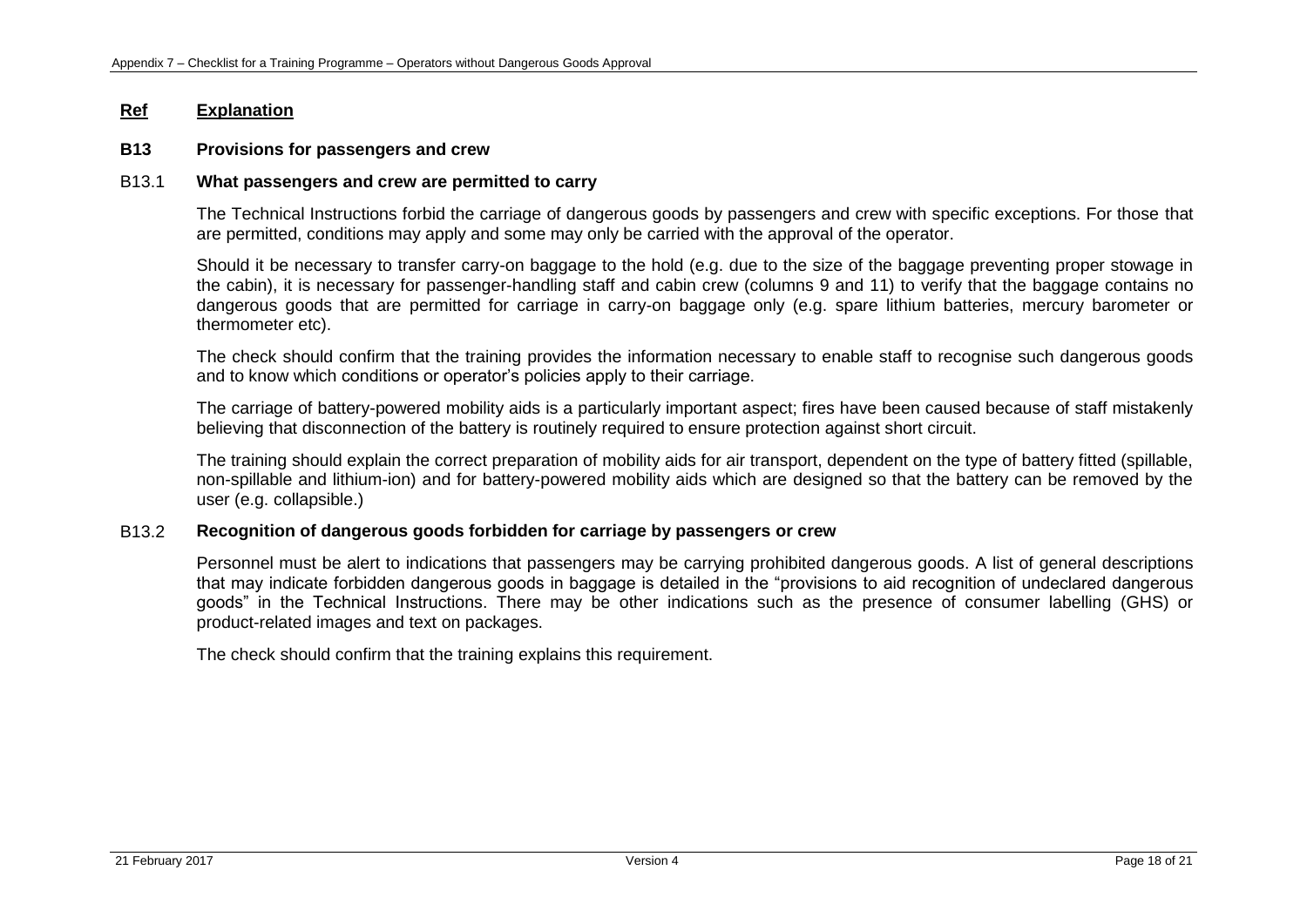### **B14 Emergency procedures**

## B14.1 **Actions to be taken in the event of incidents/accidents**

There is the possibility of a passenger having forbidden dangerous goods, or even goods they are permitted to have, which cause an incident on the ground or in flight. There is also the possibility that an incident may arise in cargo and be caused by or involve undeclared dangerous goods. An operator should have procedures for dealing with these eventualities depending on the category of staff.

*Flight and cabin crew*: The check should confirm that the training details the operator's emergency procedures including use of the relevant emergency response document to be used.

*Ground staff*: The check should confirm that the training details local procedures for emergencies on the ground.

## B14.2 **Information to be provided by the pilot-in-command in case of in-flight emergency**

Not applicable to this checklist.

# B14.3 **Reporting of dangerous goods incidents and accidents**

The Technical Instructions contain definitions for dangerous goods incidents and accidents. Since their reporting is mandatory, operators need to have procedures for their reporting. Training should point out that such incidents and accidents can be caused by dangerous goods (particularly undeclared) in cargo, baggage and mail; and what procedures the operator has for their reporting.

The check should confirm that the training details the procedures for reporting dangerous goods incidents and accidents.

### B14.4 **Reporting of undeclared/mis-declared dangerous goods**

It is possible for undeclared or mis-declared dangerous goods to be found in cargo. The reporting of such discoveries is mandatory under the Technical Instructions and operators need to have procedures for reporting.

The check should confirm that the training details the procedures for reporting undeclared and mis-declared dangerous goods.

## B14.5 **Reporting of dangerous goods occurrences**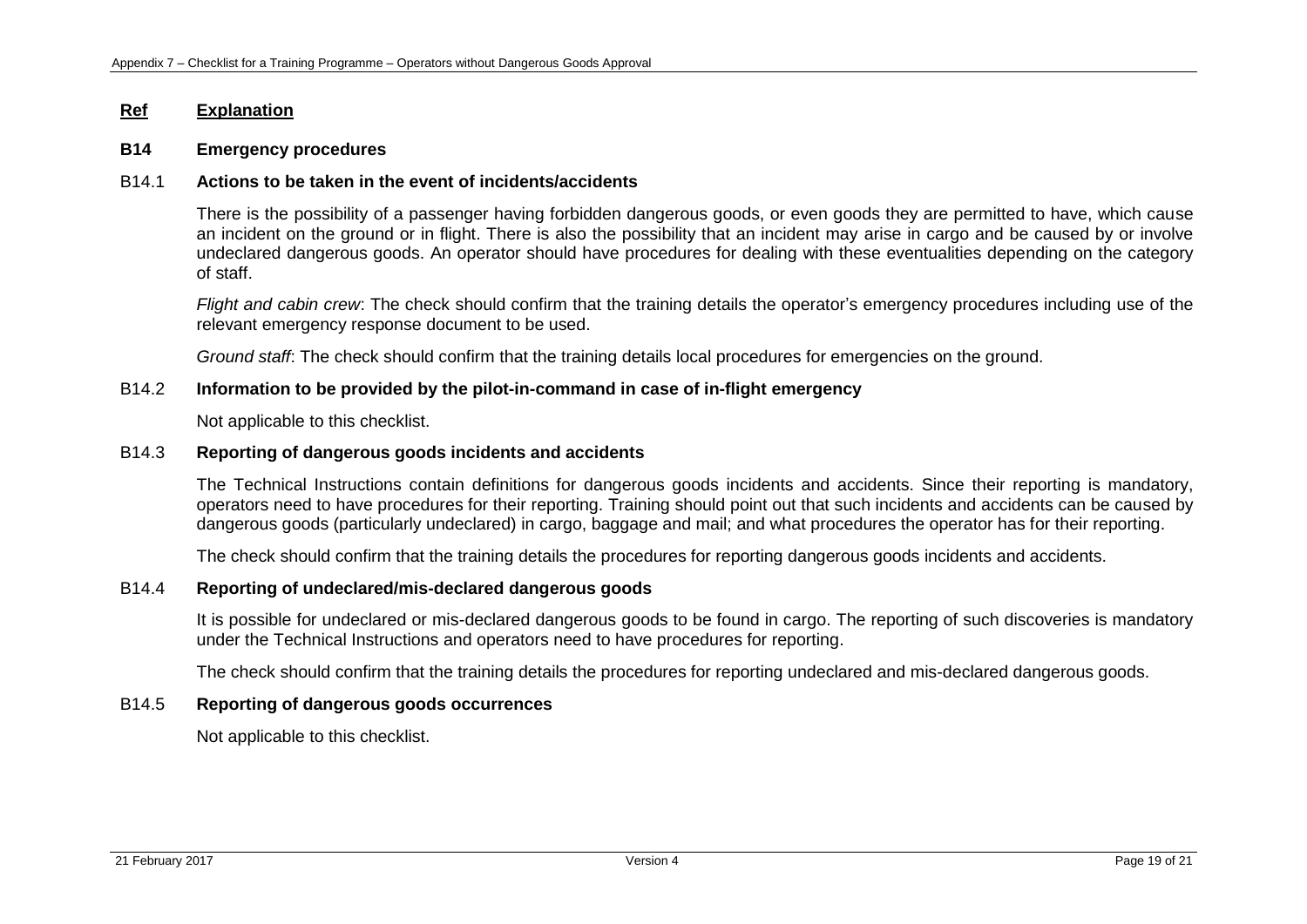# B14.6 **Reporting of forbidden goods carried by passengers and crew**

Dangerous goods discovered in passenger or crew baggage after the check-in process, which are not in compliance with the Technical Instructions, must be reported. The operator must have procedures for reporting such occurrences.

The check should confirm that the training details the procedures for reporting the discovery of forbidden dangerous goods carried by passengers or crew.

# **B15 Radioactive Material**

## B15.1 **General philosophy**

Not applicable to this checklist.

# B15.2 **Handling (including stowage and loading of radioactive material)**